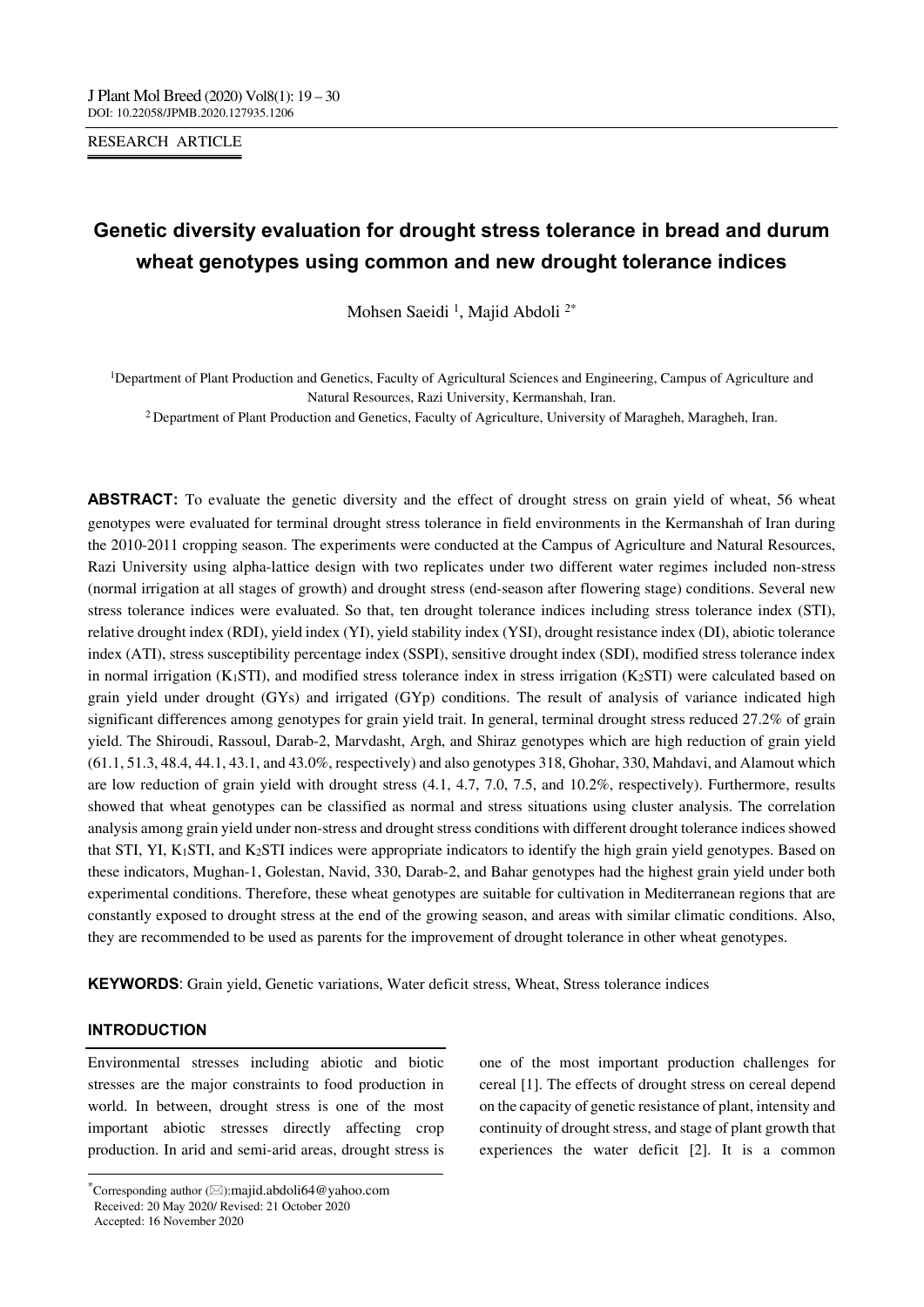constraint after anthesis/flowering and grain filling stages in many cereal crops of Mediterranean regions.

Among cereals, wheat (*Triticum aestivum* L.) is a major dietary source and provides more than 70% of daily calories to people of world, as well as it is widely cultivated in the majority of the world regions [3]. Furthermore, this plant is a major crop in global, and there is a dynamic commercial breeding industry producing new wheat genotypes for farmers. Despite the potential and multitude uses of wheat, however, the full genetic potential of the wheat cannot be harnessed particularly in arid and semi-arid areas because of limitations of water deficit. Improved different stress tolerance such as drought and/or water deficit stress in wheat genotypes is of increasing importance, but it is arduous to detect.

Genetic diversity can be estimated using cytogenetic characters and molecular markers [4, 5], in addition, physiological, morphological, and agricultural traits or grain yield can be used for this purpose [6, 7]. Evaluation of germplasm will be of great significance for selection of drought tolerant genotypes of wheat and for improving grain yield under water deficit. Drought stress indices that provide a measure of drought based on yield loss under drought situations in comparison to normal situations were used for screening genotypes of drought-tolerant. Fernandez [8] stated that the genotypes can be divided into four groups based on their yield response to stress situations: genotypes producing high yield under both drought stress and normal situations (group I), genotypes with high yield under normal (group II) or drought stress situations (group III) and genotypes with poor yield under both drought stress and normal situations (group IV). Several stress indices have been developed, aiming to assist identification and selection of stable, high-yielding, drought tolerant genotypes [8-10]. These indices are indicator for drought tolerance such as tolerance index (TOL), stress susceptibility index (SSI), harmonic productivity (HM), mean productivity (MP), geometric mean productivity (GMP) and stress tolerance index (STI) which used in investigations. Stress tolerance index (STI) identified genotypes which produce high performance in both favorable and unfavorable water situations [11, 12]. It is generally presumed that good performance of genotypes under both irrigated and drought situations leads to high values of STI, MP, HM, GMP, and mean relative performance (MRP) and generally low values of TOL and SSI [13].

In addition to the common indicators, there are new indicators that can be used to identify resistant genotypes. drought resistance index (DI), abiotic tolerance index (ATI), stress susceptibility percentage index (SSPI), sensitive drought index (SDI), and modified stress tolerance index (MSTI). Therefore, the objectives of this study were (i) to selection drought tolerant wheat genotypes based on grain yield trait, (ii) to assess new stress tolerance indices in screening of tolerance wheat genotypes across multi-environments, and (iii) to investigate of relationships between tolerance indices and grain yield.

### **MATERIALS AND METHODS**

#### **Plant material, design and experimental site**

Plant materials of this research comprised of 56 wheat genotypes with a wide range of genetic backgrounds (49 commercial bread cultivars released from 1930 to 2010, 4 superior elite lines and 3 durum cultivars) were which seeds of these wheat genotypes were obtained from Karaj Agricultural and Natural Resources Research and Education Center, Karaj, Iran. The names and codes of wheat genotypes are given in Supplementary File 1 (Table S1). This research was conducted during 2010-2011 cropping season at the research field of Campus of Agriculture and Natural Resources, Razi University, Kermanshah located on the western part of Iran (latitude 34˚ 21' N, longitude 47˚ 9' E, and altitude 1319 m above sea level) with 367 mm average annual precipitation at the cropping season of the experiment. More information of meteorological data such as monthly average minimum and maximum temperatures and rainfall are shown in Supplementary File 2 (Fig. S1). The soil texture at study site was clay with pH 7.4, soil organic matter 1.14%, total nitrogen 0.098%, available phosphorus 8.0 mg/kg and total exchangeable potassium 329 mg/kg.

Experimental layout design was based on an alpha-lattice  $(7\times8)$ ; in each replicate, there were 7 incomplete blocks and in each incomplete block, there were 8 genotypes) with two replicates at two adjacent sites as control (normal; irrigation at all stages of growth based on plant needs and climatic conditions) and terminal drought stress. Terminal (end-season) drought stress was imposed after flowering stage on May 18, 2011 at stressed plots till physiological maturity. Meanwhile, non-stressed plots were irrigated thrice more. Seed sowing was done by hand on November 6, 2010 at five row plots, 4 m length, and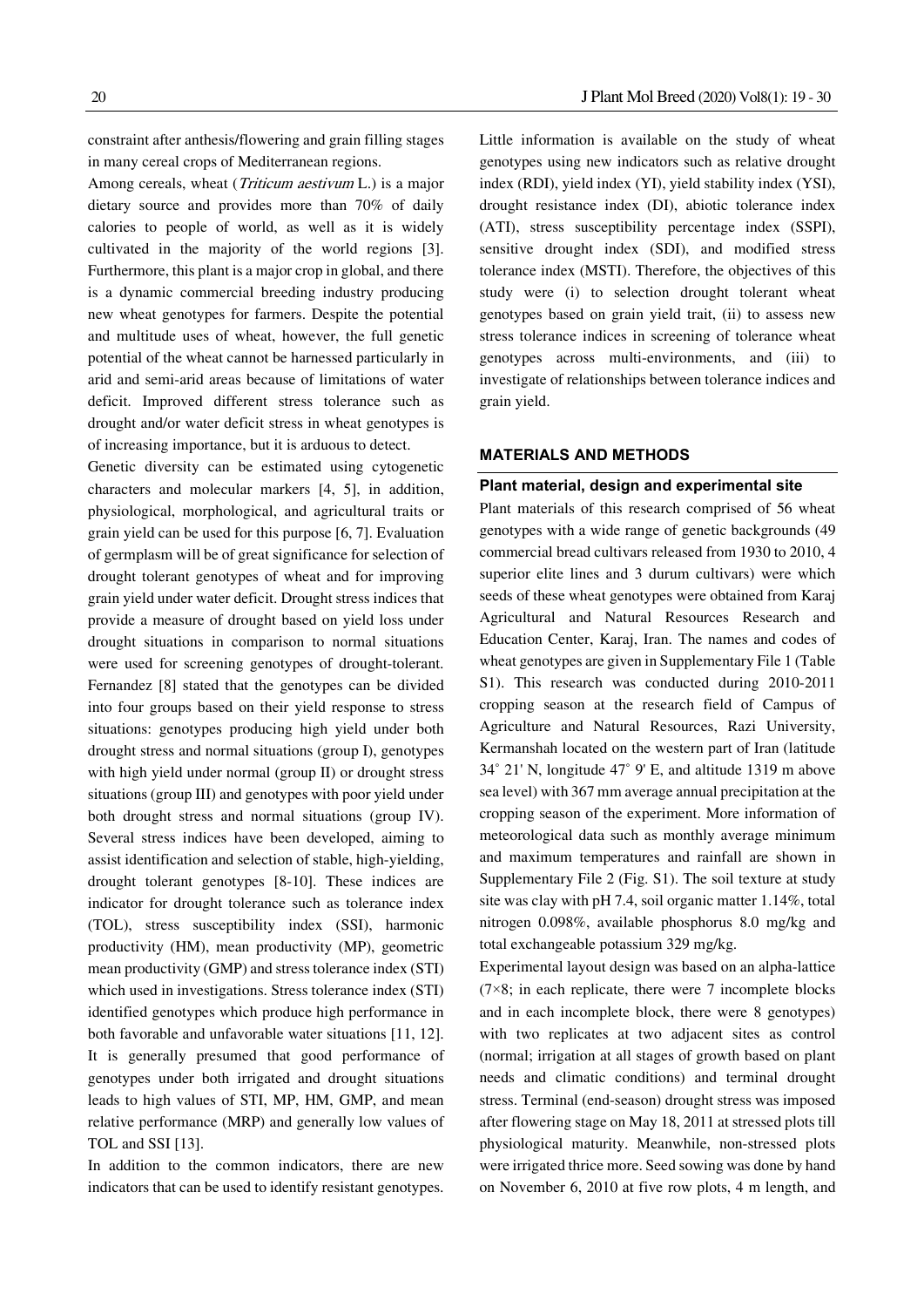0.23 m row spacing as 400 seeds per square meter density. The land was left as fallow in the previous years, and nitrogen (N) fertilizer were added to the soil before planting (50 kg/ha urea) and at stem elongation stage (50 kg/ha urea), and no phosphorus (P) or potassium  $(K)$  was required in both sites (normal and terminal drought stress). Crop management practices such as weed control and plant nutrition were practiced as needed during the growing season. The herbicides and pesticides were not used at both sites.

# **Determining grain yield**

At physiological maturity stage, one square meter (each of 1m×1m) of each plot was harvested by hand to determine grain yield trait.

# **Estimation of grain yield loss due to drought stress**

The relative changes caused by drought stress on grain yield trait were calculated as follows:

Grain yield loss due to drought stress =  $[(Yp - Ys) /$  $Yp$ |×100

Where, Yp and Ys are grain yield of each genotype under normal and drought stress treatments, respectively [29, 42].

#### **Calculation of stress tolerance indices**

Ten drought resistance indices including stress tolerance index (STI), relative drought index (RDI), yield index (YI), yield stability index (YSI), drought resistance index (DI), abiotic tolerance index (ATI), stress susceptibility percentage index (SSPI), sensitive drought index (SDI), modified stress tolerance index in normal irrigation (K1STI), and modified stress tolerance index in stress irrigation  $(K_2STI)$  were calculated using the Supplementary File 1, Table S2 equations [8, 9, 10, 14, 15, 16, 17, 18, 19].

### **Data analysis**

All data collected were subjected to analysis of variance and the means were compared by LSD test at the  $P < 0.05$ using SAS software version 9.1 [20]. The data were analyzed using SPSS software version 16.0 [21] for cluster analysis of wheat genotypes based on Square Euclidean distance. Pearson's correlation coefficient was calculated for each pair of traits, as well as drought stress tolerance indices using SAS software version 9.1. Excel software version 10.0 was used to draw figures.

# **RESULTS**

#### **Grain yield**

Analysis of variance showed significant differences among wheat genotypes for grain yield and 10 stress tolerance indices. Ranges of variability and amount of mean for the different traits are presented in Table 1.

Yield performance of wheat genotypes in normal condition ranged from  $0.419$  to  $0.760$  kg/m<sup>2</sup> (with an average  $0.544 \text{ kg/m}^2$ , while under drought stress condition it varied from  $0.187$  to  $0.542$  kg/m<sup>2</sup> (with an average  $0.396 \text{ kg/m}^2$ ) (Table 1). Our findings indicated that drought stress significantly reduced grain yield by 27.2% (Fig. 1 and Fig. 2). The interaction between genotypes and water regime conditions was significant for grain yield (Fig. 1). In among, bread wheat genotypes B3, B34, B22, B56, B21, and B9 had the highest decrease (61.1, 51.3, 48.4, 44.1, 43.1, and 43.0%, respectively) and genotypes B53, B39, B54, B20, and B6 had the lowest decrease of yield due to drought stress (4.1, 4.7, 7.0, 7.5, and 10.2%, respectively) (Fig. 2). Among durum wheat genotypes, genotype D48, in addition to having lower grain yield than D41 and D45 genotypes

**Table 1.** Minimum, maximum, mean, ranges and standard deviation for grain yield and 10 stress tolerance indices recorded over 56 wheat genotypes.

| Traits                     | Minimum | Maximum |       | Standard<br>deviation<br>(SD)<br>$+1$ | F-value |
|----------------------------|---------|---------|-------|---------------------------------------|---------|
| $GYp$ (kg/m <sup>2</sup> ) | 0.419   | 0.760   | 0.544 | 0.079                                 | $**$    |
| $GYs$ (kg/m <sup>2</sup> ) | 0.187   | 0.542   | 0.396 | 0.068                                 | $\star$ |
| STI                        | 0.305   | 1.275   | 0.733 | 0.191                                 | $***$   |
| <b>RDI</b>                 | 0.534   | 1.317   | 1.010 | 0.180                                 | $**$    |
| YI                         | 0.473   | 1.368   | 0.999 | 0.172                                 | $**$    |
| YSI                        | 0.389   | 0.959   | 0.735 | 0.131                                 | $***$   |
| DI                         | 0.184   | 1.273   | 0.750 | 0.226                                 | $**$    |
| ATI                        | 0.006   | 0.146   | 0.050 | 0.030                                 | $**$    |
| SSPI                       | 1.70    | 33.8    | 13.6  | 7.57                                  | $***$   |
| SDI                        | 0.041   | 0.611   | 0.265 | 0.131                                 | $***$   |
| $K_1STI$                   | 1.44    | 7.83    | 3.34  | 1.42                                  | $***$   |
| K <sub>2</sub> STI         | 0.51    | 7.11    | 3.37  | 1.40                                  | $***$   |

\* and \*\* indicate significance at  $P < 0.05$  and  $P < 0.001$ , respectively.

Grain yield potential (GYp), Grain yield stress (GYs), Stress tolerance index (STI), Relative drought index (RDI), Yield index (YI), Yield stability index (YSI), Drought resistance index (DI), Abiotic tolerance index (ATI), Stress susceptibility percentage index (SSPI), Sensitive drought index (SDI), Modified stress tolerance index in normal irrigation (K1STI), and Modified stress tolerance index in stress irrigation (K2STI).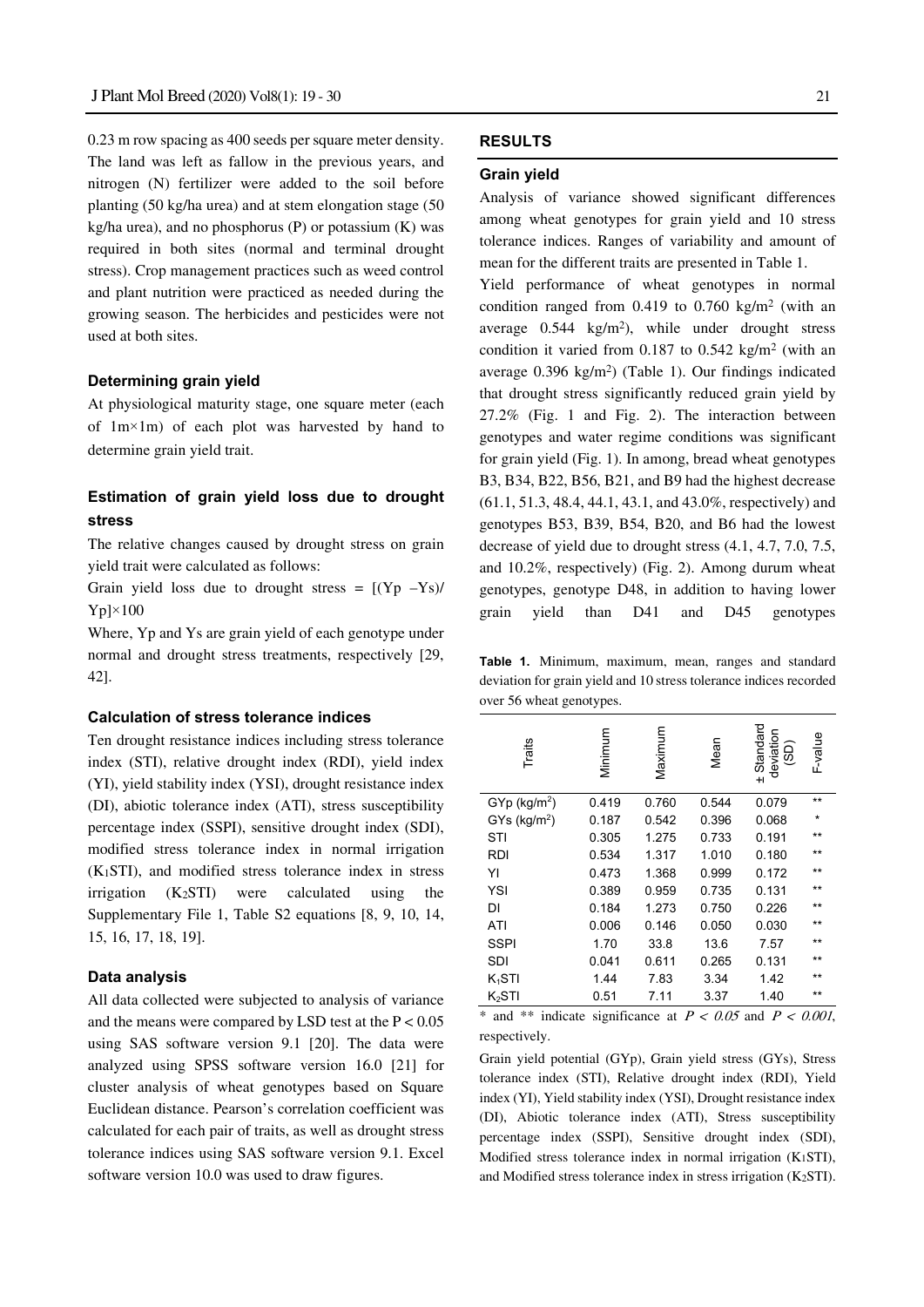

Figure 1. The amounts of yields in normal (grain yield potential, GYp) and drought (grain yield stress, GYs) conditions in 56 wheat genotypes. Vertical lines indicate standard error (SE). Numbers inside the figure are genotypes code (see Supplementary File 1, Table S1). Bread wheat (B) and Durum wheat (D).



**Figure 2.** Percent of grain yield (GY) loss due to drought stress in 56 wheat genotypes. Numbers inside the figure are genotypes code (see Supplementary File 1, Table S1). Bread wheat (B) and Durum wheat (D).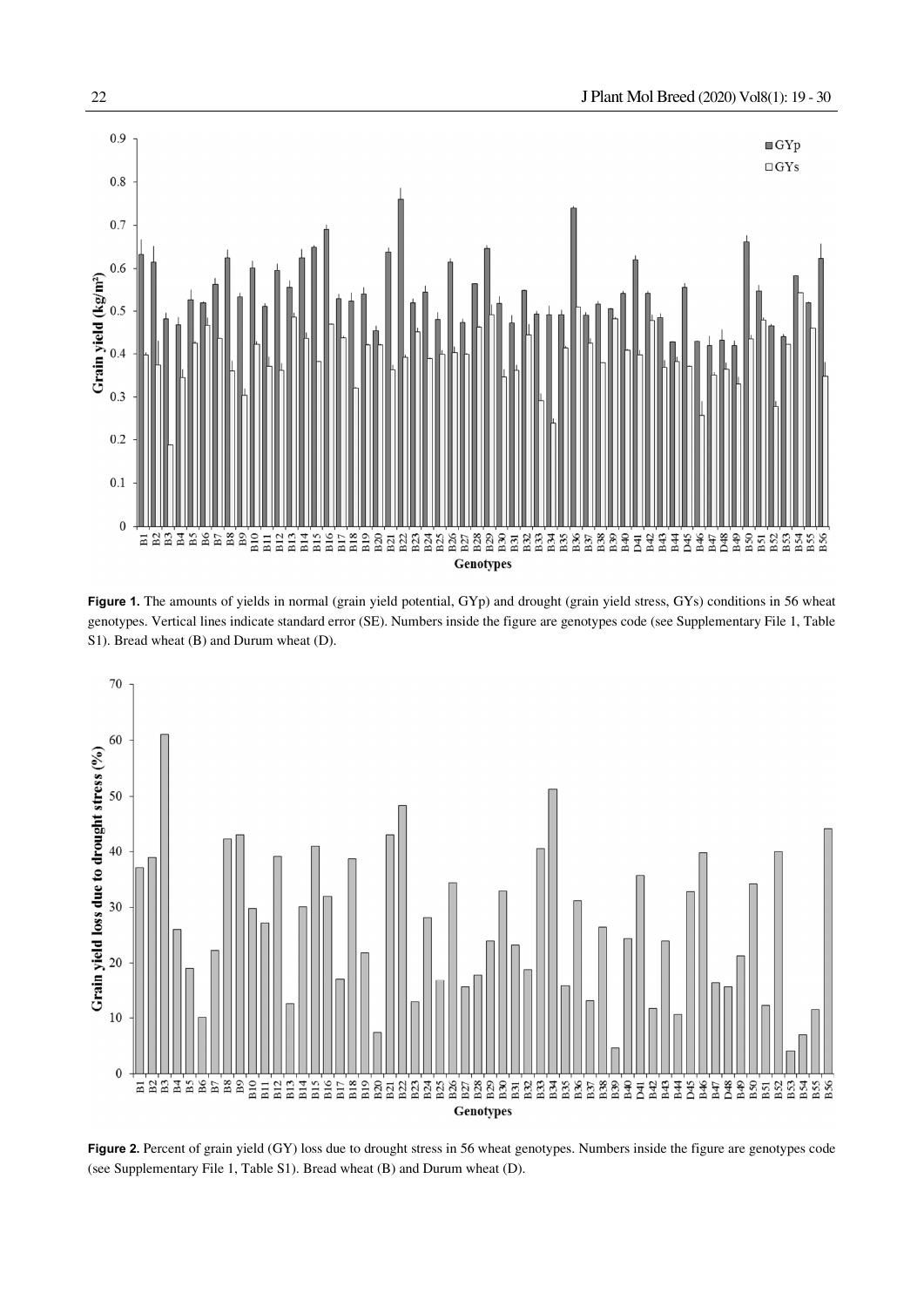|             |  | Table 2. Pearson's correlation coefficients between drought stress tolerance indices and grain yield in normal and drought stress |  |  |  |  |  |  |
|-------------|--|-----------------------------------------------------------------------------------------------------------------------------------|--|--|--|--|--|--|
| conditions. |  |                                                                                                                                   |  |  |  |  |  |  |

| Traits             | GYp       | GYs       | STI       | <b>RDI</b> | YI        | YSI       | DI           | ATI          | <b>SSPI</b>  | <b>SDI</b> | $K_1STI$  | K <sub>2</sub> STI |
|--------------------|-----------|-----------|-----------|------------|-----------|-----------|--------------|--------------|--------------|------------|-----------|--------------------|
| GYp                | 1         |           |           |            |           |           |              |              |              |            |           |                    |
| GYs                | $0.38**$  | 1         |           |            |           |           |              |              |              |            |           |                    |
| STI                | $0.81**$  | $0.85**$  | 1         |            |           |           |              |              |              |            |           |                    |
| <b>RDI</b>         | $-0.40**$ | $0.69**$  | 0.20      | 1          |           |           |              |              |              |            |           |                    |
| YI                 | $0.38**$  | $1.00**$  | $0.85**$  | $0.68**$   | 1         |           |              |              |              |            |           |                    |
| YSI                | $-0.40**$ | $0.69**$  | 0.20      | $1.00**$   | $0.68**$  | 1         |              |              |              |            |           |                    |
| DI                 | $-0.05$   | $0.90**$  | $0.54**$  | $0.92**$   | $0.90**$  | $0.92**$  | $\mathbf{1}$ |              |              |            |           |                    |
| ATI                | $0.83**$  | $-0.19$   | $0.35***$ | $-0.82**$  | $-0.19$   | $-0.82**$ | $-0.59**$    | $\mathbf{1}$ |              |            |           |                    |
| <b>SSPI</b>        | $0.64**$  | $-0.46**$ | 0.07      | $-0.95**$  | $-0.46**$ | $-0.95**$ | $-0.79**$    | $0.95**$     | $\mathbf{1}$ |            |           |                    |
| SDI                | $0.40**$  | $-0.69**$ | $-0.20$   | $-1.00**$  | $-0.68**$ | $-1.00**$ | $-0.92**$    | $0.82**$     | $0.95**$     | 1          |           |                    |
| $K_1STI$           | $0.98**$  | $0.48**$  | $0.87**$  | $-0.28*$   | $0.48**$  | $-0.28*$  | 0.07         | $0.76**$     | $0.54**$     | $0.28*$    | 1         |                    |
| K <sub>2</sub> STI | $0.54**$  | $0.96**$  | $0.93**$  | $0.50**$   | $0.96**$  | $0.50**$  | $0.79**$     | $-0.01$      | $-0.27*$     | $-0.50**$  | $0.64***$ | 1                  |

\* and \*\* indicate significance at  $P < 0.05$  and  $P < 0.001$ , respectively.

Grain yield potential (GYp), Grain yield stress (GYs), Stress tolerance index (STI), Relative drought index (RDI), Yield index (YI), Yield stability index (YSI), Drought resistance index (DI), Abiotic tolerance index (ATI), Stress susceptibility percentage index (SSPI), Sensitive drought index (SDI), Modified stress tolerance index in normal irrigation (K1STI), and Modified stress tolerance index in stress irrigation (K2STI).



**Figure 3.** The relationship between grain yields produced under non-stress (GYp) and drought stress (GYs) environments in 56 wheat genotypes. The B3, B9, B21, B22, B34, and B56 genotypes which are high reduction of grain yield with drought stress (white circles) and the B6, B20, B39, B53, and B54 genotypes which are low reduction of grain yield with drought stress (black circles) and also the other genotypes used in this study (gray circles). Numbers inside the figure are genotypes code (see Supplementary File 1, Table S1). Bread wheat (B) and Durum wheat (D).

in both environmental conditions, also had the lowest decrease of grain yield with 15.6% due to drought stress. In the present study, we found that grain yield under nonstress conditions was significantly correlated with grain yield under drought stress conditions (Fig. 3 and Table 2). Genotype B36 followed by B29 and B16 genotypes had the highest grain yield under both conditions. Genotypes B46 and B52 had poor performance under non-stress and drought stress conditions, while genotype B3 was highly adapted to the non-stressed conditions. On the other hand, genotypes B20, B39, B53, and B54 had a similar response to drought-stress conditions. The biggest difference in yield performance under non-stress conditions was showed between B3, B34, and B22 genotypes (Fig. 1 and Fig. 3). These variations among genotypes for grain yield reflect their different genetic backgrounds.

#### **Stress tolerance indices**

Results showed that genotypes differed significantly in drought stress tolerance indices (Fig. 4, Supplementary File 1, Tables S3, and S4). Taking into account of means comparison of stress tolerance indices, we identified the best wheat genotypes for each index (Fig. 4 and Table S3).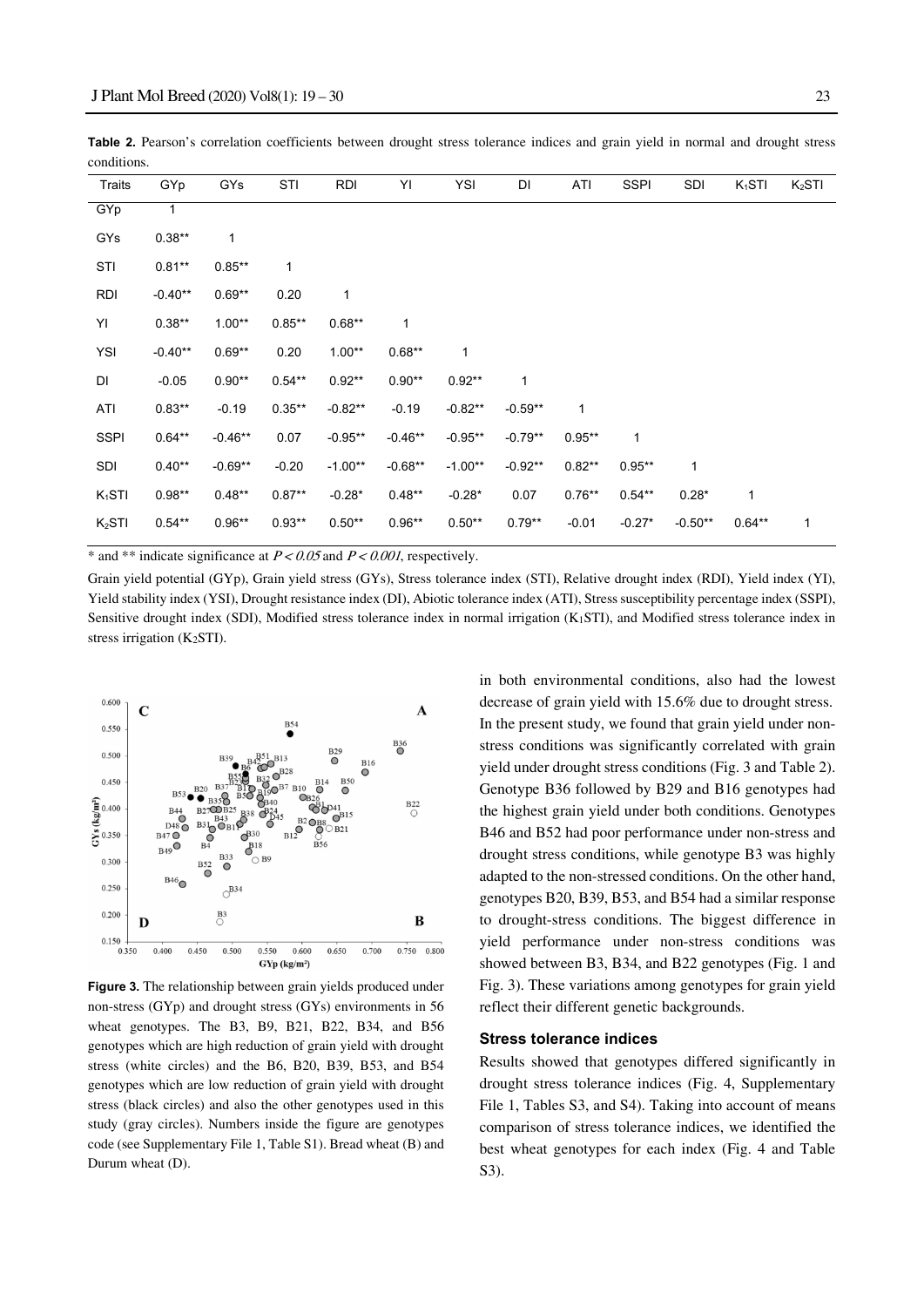

**Figure 4.** Stress tolerance index (STI) for 56 wheat genotypes. Numbers inside the figure are genotypes code (see Supplementary File 1, Table S1). Bread wheat (B) and Durum wheat (D).

For instance, stress tolerance index (STI) ranged from 0.305 to 1.275 with an average 0.733 (Table 1). A high value of STI implies higher tolerance of stress. The greatest amount of STI belonged to the B36, B16, B29, B54, and B22 bread wheat genotypes as well as greatest amount of this index belonged to the D41 durum wheat genotype (Fig. 4). Also, the highest relative drought index (RDI) and yield stability index (YSI) recorded for genotypes B53, B39, B54, B20, and B6 and were suggested as the most drought-tolerant genotypes under drought stress, but lowest these indexes recorded for genotypes B3, B34, B22, B56, and B21 (Table S3).

Of the 53 bread wheat genotypes used in this study, genotypes B3, B34, B46, B52, and B33 had the lowest values of yield index (YI), as well as genotypes B54, B36, B29, B13, and B39 had the highest values of this index (Table S3). Also, in the three durum wheat genotypes used in this research, genotypes D41 and D48 had the highest and lowest values of this index, respectively (Table S3). The genotypes with high value of YI will be suitable for stress condition.

Our results revealed that drought resistance index (DI) ranged from 0.184 to 1.273 (Table 1). Genotypes B54, B39, B13, B42, and B51 by 1.273, 1.159, 1.071, 1.062, and 1.061 had the highest and genotype B3 by less than 0.184 had the lowest DI, respectively (Tables S3 and S4). For abiotic tolerance index (ATI), the range was between 0.006 and 0.146 (Table 1). The highest ATI was obtained from genotypes B22, B36, B21, B15, and B56, by 0.146, 0.103, 0.096, 0.096, and 0.093, while the lowest was belonged to genotypes B53, B39, B20, B44, and B54 by 0.006, 0.008, 0.011, 0.013, and 0.017, respectively (Tables S3 and S4).

The genotypes with low values of stress susceptibility percentage index (SSPI) are more stable in two different (non-stress and drought stress) conditions. Maximum SSPI was obtained from genotypes B22, B3, B56, B21, and B15 by more than 24.4, while the minimum value was observed for genotypes B53, B39, B20, B54, and B44 by less than 4.2 (Tables S3 and S4).

A wide range of variation was observed for the other studied indexes which are presented in Table S3. For example, sensitive drought index (SDI) ranged from 0.041 to 0.611 which was recorded for genotypes B53 and B3, respectively (Table 1, Tables S3 and S4).

Regarding to the drought tolerance indices data manifested in Table 1, the obtained results of the K1STI ranged from 1.44 to 7.83 (Table 1). Genotypes B36, B22, B16, B50, and B29 by 7.83, 7.61, 6.31, 5.49, and 5.43 had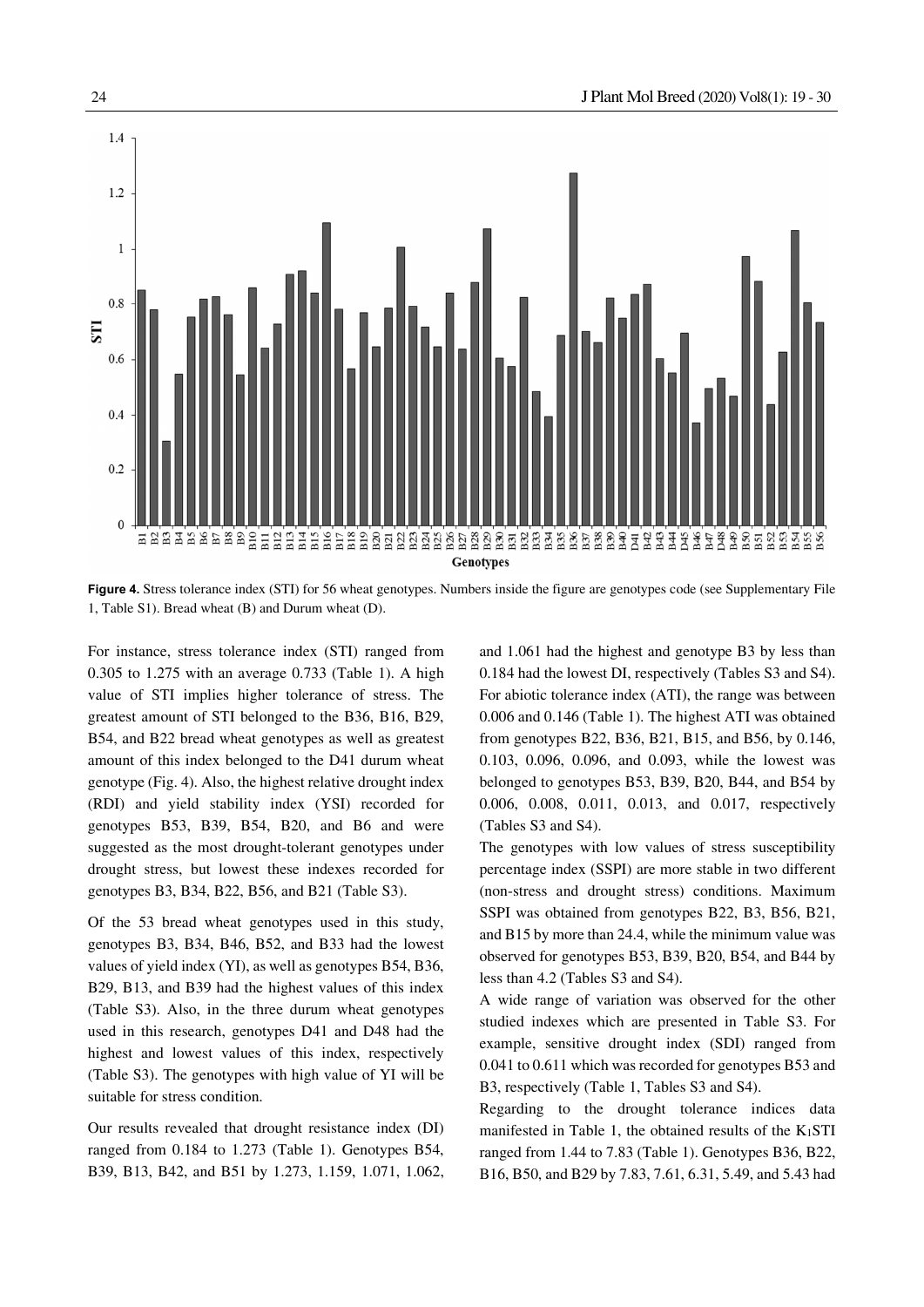the highest and genotypes B46, B49, B47, and B44 (bread wheats) and D48 (durum wheat) by less than 1.70 had the lowest K1STI, respectively (Tables S3 and S4).

The K2STI ranged from 0.51 to 7.11 which were recorded for bread wheat genotypes B3 and B54, respectively (Table 1 and Table S3). Maximum  $K_2STI$  was obtained from genotypes B54, B36, B29, B16, and B13 by more than 5.28, while the minimum value was observed for genotypes B3, B34, B46, B52, and B33 by less than 1.45 (Tables S3 and S4).

#### **Correlation analysis**

Simple correlation coefficient analysis also revealed the existence of significant positive or negative correlations

![](_page_6_Figure_5.jpeg)

**Figure. 5.** Dendrogram resulting from cluster analysis of 56 wheat genotypes based on STI, RDI, YI, YSI, DI, ATI, SSPI, SDI, K1STI, and K2STI indices for grain yield in normal (GYp) and drought stress (GYs) conditions. Numbers inside the figure are genotypes code (see Supplementary File 1, Table S1). Bread wheat (B) and Durum wheat (D).

among grain yield under normal and drought stress conditions and 10 stress tolerance indices (Table 2).

High positive significant correlations were observed between grain yield with these traits, GYs, STI, YI, ATI, SSPI, SDI, K1STI, and K2STI under normal conditions (Table 2). But, in this condition, negative significant correlations were observed between grain yield with RDI  $(r = -0.40, P < 0.001)$  and YSI  $(r = -0.40, P < 0.001)$ indexes.

On the other hand, high positive significant correlations were observed between grain yield with these traits, GYp, STI, RDI, YI, YSI, DI, K1STI, and K2STI under drought stress conditions (Table 2). However, negative significant correlations were observed between grain yield with SSPI  $(r = -0.46, P < 0.001)$  and SDI  $(r = -0.69, P < 0.001)$  in drought stress environments (Table 2).

According to our data, grain yield in drought stress (GYs) and non-stress (GYp) conditions were significantly and positively correlated with SSTI, YI, K1STI, and K2STI (Table 2). Therefore, the above indicators are suitable for evaluating genotypes.

It was found a strong and positive correlation  $(P < 0.001)$ of relative drought index (RDI) with all indices, except GYp, ATI, SSPI, SDI, and K1STI (Table 2).

### **Cluster analysis**

The grain yield and 10 stress tolerance indices cluster analysis divided the wheat genotypes into four main groups (Fig. 5). The first cluster (G-I) with 22 genotypes had the largest number of genotypes, and genotypes in this cluster had high grain yield both under non-stressed and drought stressed conditions and had the highest value of STI, RDI, YI, YSI, and DI, while lower values of ATI, SSPI, and SDI. On the other hand, 18 genotypes were located in second cluster (G-II). These genotypes had average value of the most traits. The third cluster (G-III) included 15 genotypes which had highest reduction of grain yield with drought stress as well as the highest SDI and had lowest STI, RDI, YI, YSI, and DI. The cluster constituted those genotypes characterized by overall inferior yield. The fourth cluster (G-IV) included 1 wheat genotype. The fourth cluster had the lowest number of genotypes and was characterized by high and medium grain yield under normal and drought stress conditions, respectively. This cluster also showed higher values of STI, while lowest values of mean ATI, SSPI, SDI, and K1STI.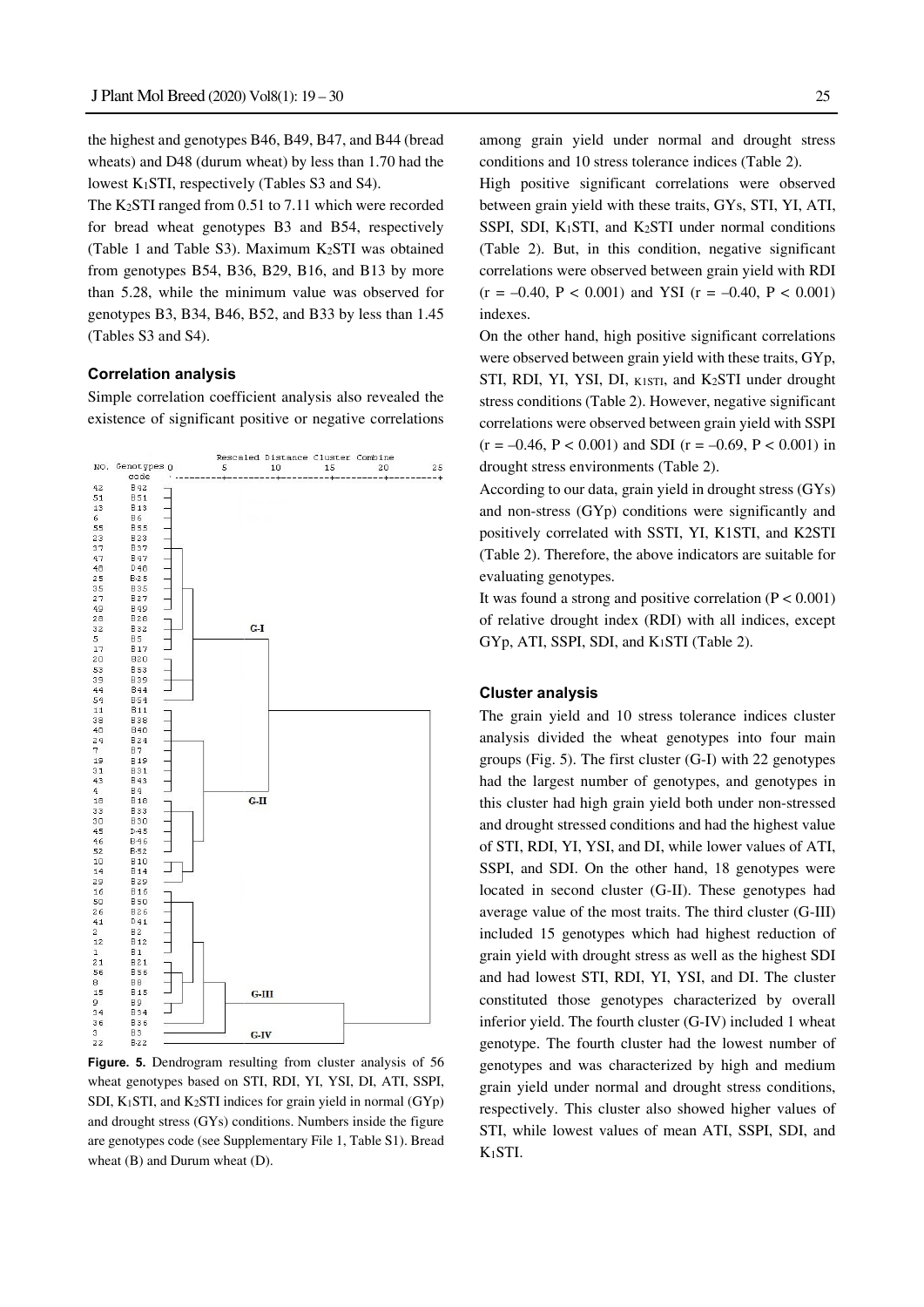# **DISCUSSION**

Drought stress due to low ambient water is a serious threat to crop production such as wheat worldwide especially at arid and semi-arid regions (such as Iran). This study was carried out to assess the effect of drought stress on wheat yield grain and to better understand and identification of resistant wheat genotypes was using new stress tolerance indicators. This study confirmed that drought stress after flowering stage reduced grain yield in all tested wheat genotypes and under drought stress the main grain yield declined by 27.2% across all wheat genotypes than the control condition (Fig. S1). Also, highly significant differences were found for yield in the genotypes under non-stress and drought stress conditions (Fig. S1 and Fig. 1). In general, in this study, bread wheat genotypes (mean yield of 53 genotypes) had a relative superiority of yield over durum wheat genotypes (mean yield of 3 genotypes). So that, bread wheat and durum wheat had a yield drop of about 26.4% and 28.1% due to drought stress. According to a survey, drought reducing more than 50% of average yields for most major crops at arid and semi-arid regions [22]. The reason for lower grain yield under water deficit condition was mainly due to a reduction in 1000-grains weight, number of grain per spike and number of spike per area [6, 23-25]. In wheat, negative effects of drought stress on yield and performance components had been reported by many researchers [26, 27]. On the other hand, drought stress at the stage of flowering and grain filling led to shorten the filling period, which eventually leads to loss of grain weight. It is stated that the grain filling rate is increased under drought stress compared to normal conditions, but this increase does not completely compensate for diminution in the length of grain filling period [28]. Another factor in declining performance under drought stress is the reduction of physiological and biochemical traits [29].

Knowledge of genetic variation and genetic relationships between genotypes are crucial for wheat performance improvement. In this research, wheat genotypes responded to drought stress differently. So that, bread genotypes B36, B16, B29, and B50 were the most productive in both environments, thus these genotypes stayed into group A. Also, the B22, B21, and B15 bread genotypes were the high yield response in non-stress (normal) environments, therefore these genotypes stayed into group B. Furthermore, genotypes B54, B39, and B6 were the most productive in drought stress situation, hence these genotypes stayed into group C. Moreover, the B3, B34, B33, B46, and B52 genotypes were the low yield performance in both conditions, so these genotypes stayed into group D (Fig. 3). Fernandez [8] stated that genotypes can be divided in to four groups according to their performance in non-stress and drought stress situations. Drought stress is the most significant environmental calamity on wheat in world and hence identifies resistant genotypes and improving yield under drought stress is a major goal of plant breeding. In this study, drought tolerance indices were calculated on the basis of grain yield of the 56 wheat genotypes. Selection of wheat genotypes with better adaptation to drought stress should increase the productivity of wheat [30]. Fernandez [8] defined a stress tolerance index (STI) which can be used to identify genotypes that produce high yield under both stress and non-stress situations. A high STI amount indicates higher stress tolerance and high yield potential [31]. The highest value of STI was observed for B36, B16, B29, B54, and B22 bread wheat genotypes and D41 durum wheat genotype (Fig. 4). Thus, they were identified as the most stable and productive genotypes among the cultivated genotypes under both environmental conditions. In fact, the tolerance of different genotypes was because of their physiological and biochemical properties and ability to control water loss in drought stress situations. Abdoli and Saeidi [32] and Esmaeilpour et al. [33] proposed that STI can be used to identify wheat genotypes that produce high yield under both non-stress and drought stress environments. Several studies also showed a high and positive correlation between STI and GY [6, 12, 13, 34].

The genotypes with high values of yield index (YI) found suitable for drought stress conditions [35]. Based on this, the genotypes B54, B36, B29, B13, and B39 (bread wheats) and D41 (durum wheat) are suitable for drought stress environments. It is generally presumed that good yield under both normal and drought stress conditions leads to high values of STI, YSI, and YI. In this study significant differences were found amongst the wheat genotypes for YSI and RDI. Finding of this experiment showed that the genotype B53 had the highest YSI and RDI followed by B39, B54, B20, and B6 exhibited stability to stress while, genotype B3 followed by B34, B22, B56, and B21 had lower values these indexes (Tables S3 and S4). Yield stability index (YSI) evaluates the grain yield under stress condition of a genotype relative to its non-stress yield, hence the wheat genotypes with a high YSI are expected to have high grain yield under both stress and non-stress conditions. Whereas,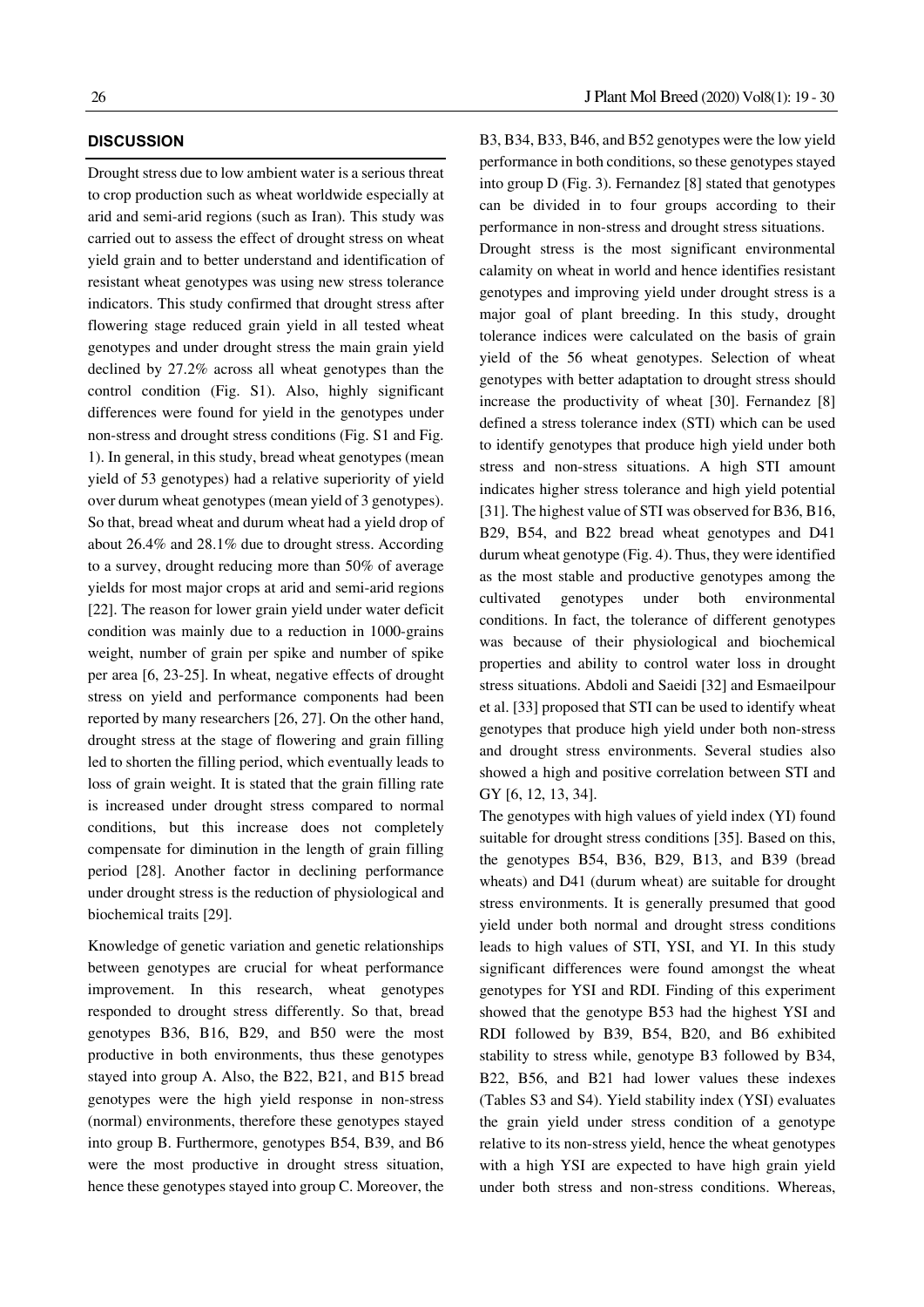Mohammadi et al. [36] reported that the genotypes with high YSI is expected to have high grain yield under stress, but low grain yield under non-stress situations. Lan [17] defined a new drought resistance index (DI), which was commonly accepted to identify genotypes producing high yield under both non-stress and stress environments. Based on this index, genotypes B54, B39, B13, B42, and B51 were superior to other genotypes. Significant differences among the tested wheat genotypes for ATI, SSPI, SDI, K1STI, and K2STI indexes were found (Table S3). In our study, the estimates of ATI, SSPI, and SDI indices revealed that the genotypes B22, B56, B21, B15, and B3 had the highest and the genotypes B53, B39, B20, B54, and B44 had the lowest this indexes values (Tables S3 and S4). Furthermore, genotypes B36, B22, B16, B50, and B29 scored the highest values for K1STI indicator and the opposite was true in case of the B54, B36, B29, B16, and B13 genotypes for K<sub>2</sub>STI. In terms of both indices  $(K<sub>1</sub>STI$  and  $K<sub>2</sub>STI$ ), genotype D41 was superior to the other two durum genotypes. Farshadfar and Sutka [10] stated that the K1STI and K2STI are the optimal selection indices for stress and non-stress environments, respectively. Large differences in stress tolerance were seen in the genotypes, and certain genotypes are recommended as candidates for further investigation. These results were in agreement with those of Amiri et al. [26] and Saeidi et al. [6].

The correlation analysis among grain yield under nonstress and drought stress conditions with different drought tolerance indices showed that STI, YI, K1STI, and K2STI indices were appropriate indicators to identify the high grain yield genotypes (Table 2). On the basis of these indicators, B36, B29, B16, B54, B22, and B13 genotypes had the highest grain yield under both experimental conditions. In this case, Khalili et al. [37] reported that these indices of stress tolerance such as  $K_1STI$ ,  $K_2STI$ , SSPI, RDI, and DI can be used as the most suitable indicators for screening drought tolerant canola cultivars. Similar results reported by Akta [38] indicated that STI, GMP, MP, HM, YSI, and YI indexes were suitable drought indices to identify wheat producing high performance in stress and non-stress environments. In other research, Amiri et al. [26] reported that the positive and significant correlation was observed between grain yield in both non-stress and stress conditions with MP, GMP, STI, YI, HM, SDI, K1STI, and K2STI indicated that these indices are the most suitable indices to screen bread wheat genotypes in drought stress environments.

Cluster analysis based on grain yield under non-stressed and drought stressed environments and new drought tolerance indices were classified into four clusters (Fig. 5). Clusters I, II, III, and IV with 22, 18, 15, and 1 wheat genotypes encompassed 39.9, 32.1, 26.8, and 1.8% of the wheat genotypes, respectively. Cluster analysis has been widely used for description of diversity of genetic and grouping based on similar attributes [39]. In this study, genotypes in cluster I was superior to grand mean of indexes averaged over all clusters, indicating that this cluster contained desirable genotypes according to yield obtained from both situations and selection indices (such as B6, B13, B20, B39, B53, and B54 bread wheat genotypes and also durum genotype of D48 was included in this group). But cluster III constituted genotypes characterized by overall inferior yield (such as bread wheat genotypes B3, B9, B21, B34, and B56 and also D41 durum wheat genotype). This study is in aligned with previous studies that genotypes can be classified adapted to normal and stress situations using cluster analysis in different crops such as safflower [40], sorghum [13, 41], rice [34], barley [42, 43] etc.

# **CONCLUSION**

Based on the results of this study, grain yield was significantly decreased by drought stress after flowering in durum and bread wheat. Also, high genetic diversity was found among 56 wheat genotypes for grain yield as well as new stress tolerance indices. However, generally bread wheat had the higher grain yield and common and new drought tolerance indices than durum wheats. The results suggest that the STI, YI,  $K_1$ STI, and  $K_2$ STI indices are to identify drought sensitive and tolerant genotypes, and these indices are an effective selection criterion for high yielding genotypes with stable yield under variable environmental conditions. Furthermore, results showed that genotypes can be classified adapted to normal and stress situations using cluster analysis. The cluster analysis indicated that bread and durum wheat genotypes could be clustered into four major groups, with group I being, in general, drought sensitive, group II being slightly-medium drought tolerant, group III being highly drought tolerant, group IV being highly drought sensitive. According to all statistical procedures, bread wheat genotypes Alamout, Bahar, Navid, Mahdavi, Darab-2, Golestan, Mughan-1, Ghohar, 318, and 330 as well as durum wheat genotype Seimareh were known as superior genotypes under both stressed and non-stressed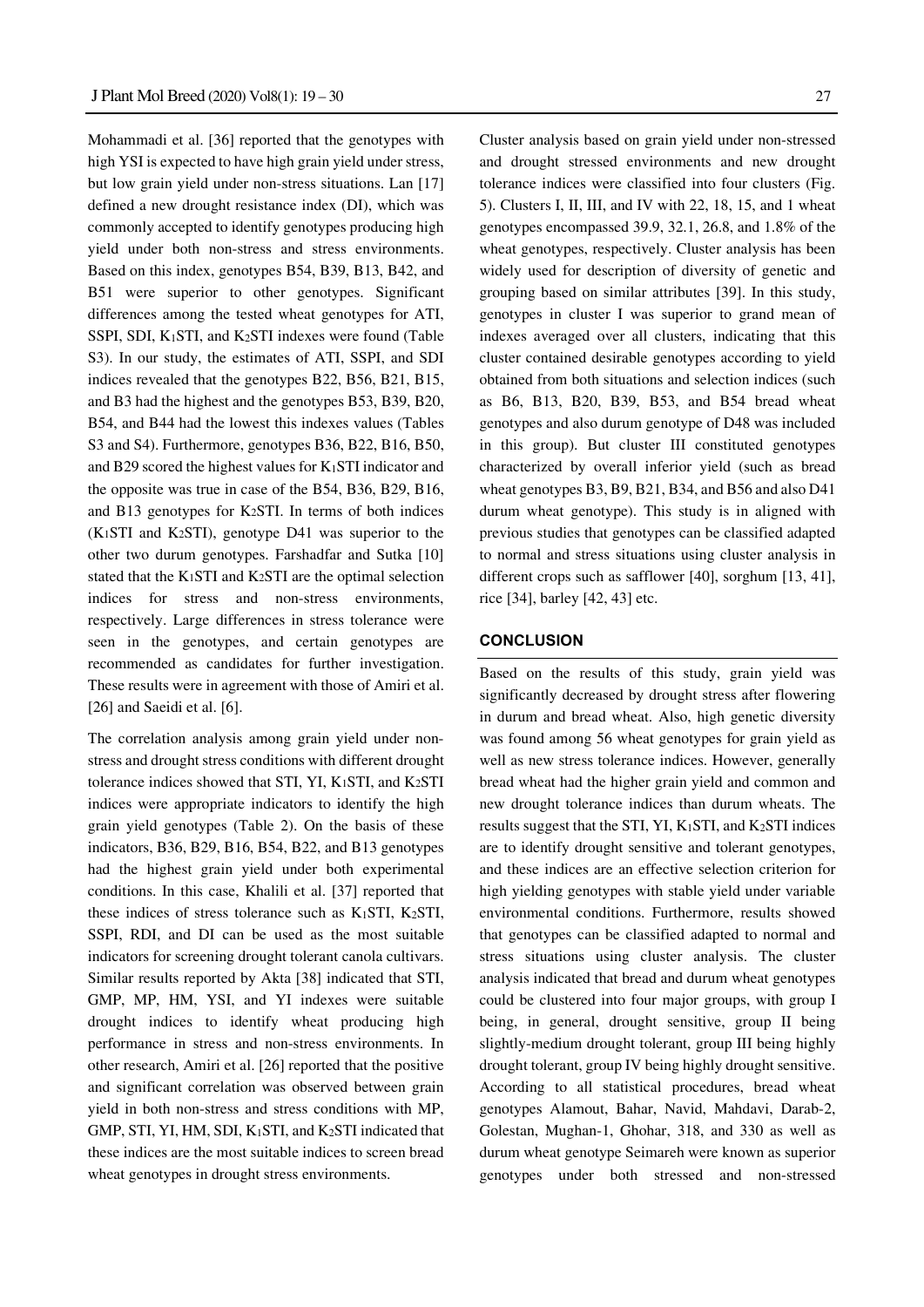conditions with high stability to drought stress. The potential of these wheat genotypes offers further opportunities for analysis at the molecular and cellular levels to confront with drought stress through a physiological mechanism.

# **ABBREVIATIONS**

Nitrogen (N), Phosphorus (P), Potassium (K), 1000 grains weight (TGW), Grain yield (GY), Grain yield potential (GYp), Grain yield stress (GYs), Tolerance index (TOL), Stress susceptibility index (SSI), Mean productivity (MP), Geometric mean productivity (GMP), Harmonic productivity (HM), Mean relative performance (MRP), Stress tolerance index (STI), Relative drought index (RDI), Yield index (YI), Yield stability index (YSI), Drought resistance index (DI), Abiotic tolerance index (ATI), Stress susceptibility percentage index (SSPI), Sensitive drought index (SDI), Modified stress tolerance index (MSTI), Modified stress tolerance index in normal irrigation  $(K_1STI)$ , Modified stress tolerance index in stress irrigation (K2STI).

### **ACKNOWLEDGEMENTS**

The authors are grateful to Mehdi Shafiei-Abnavi, Mahrokh Mohammadi, and Zahra Eskandari-Ghaleh for their valuable assistants. We acknowledge Razi University for providing materials and equipment's to do the experiment.

#### **REFERENCES**

- [1] Hussain, S.S., Raza, H., Afzal, I. and Kayani, M.A. 2012. Transgenic plants for abiotic stress tolerance: Current status. Arch. Agron. Soil Sci, 58:693-721.
- [2] Lopez, C.G., Banowetz, G.M., Peterson, C.J. and Kronstad, W.E. 2003. Dehydrin expression and drought tolerance in seven wheat cultivars. Crop Sci, 43:577-582.
- [3] Shewry, P.R. 2009. Wheat. J Exp Bot, 60:1537-1553.
- [4] Habash, D.Z., Kehel, Z. and Nachit, M. 2009. Genomic approaches for designing durum wheat ready for climate change with a focus on drought. J Exp Bot, 60(10):2805- 2815.
- [5] Nazarzadeh, Z., Onsori, H. and Akrami, S. 2020. Genetic diversity of genotypes using RAPD and ISSR molecular markers. J Genet Resour, 6(1):69-76.
- [6] Saeidi, M., Abdoli, M., Shafiei-Abnavi, M., Mohammadi, M. and Eskandari-Ghaleh, Z. 2016. Evaluation of genetic diversity of bread and durum wheat genotypes based on

agronomy traits and some morphological traits in nonstress and terminal drought stress conditions. Cereal Res, 5(4):353-369.

- [7] Pour-Aboughadareh, A.R., Ahmadi, J., Ashraf Mehrabi, A., Etminan, A.R., Moghaddam, M. and Siddique, K.H.M. 2017. Physiological responses to drought stress in wild relatives of wheat: implications for wheat improvement. Acta Physiol Plant, 39;106:1-16.
- [8] Fernandez, G.C.J. 1992. Effective selection criteria for assessing plant stress tolerance. Proceedings of the International Symposium on Adaptation of Vegetables and other Food Crops in Temperature and Water Stress, August 13-16, 1992, Shanhua, Taiwan, pp. 257-270.
- [9] Bouslama, M. and Schapaugh, W.T. 1984. Stress tolerance in soybean. I. Evaluation of three screening techniques for heat and drought tolerance. Crop Sci, 24(5):933-937.
- [10] Farshadfar, E. and Sutka, J. 2002. Multivariate analysis of drought tolerance in wheat substitution lines. Cereal Res Commun. 31:33-39.
- [11] Karimi Fard, A. and Sedaghat, S. 2013. Evaluation of drought tolerance indices in bread wheat recombinant inbred lines. Eur. J. Exp. Biol, 3(2):201-204.
- [12] Khaksar, N., Farshadfar, E. and Mohammadi, R. 2014. Evaluation of durum wheat advanced genotypes based on drought tolerance indices. Cereal Res, 3(4):267-279.
- [13] Abebe, T., Belay, G., Tadesse, T. and Keneni, G. 2020. Selection efficiency of yield based drought tolerance indices to identify superior sorghum [Sorghum bicolor (L.) Moench] genotypes under two-contrasting environments. Afr. J. Agric. Res, 15(3):379-392.
- [14] Fischer, R.A. and Wood, J.T. 1979. Drought resistance in spring wheat cultivars: III. Yield association with morphophysiological traits. Aust J Agr Res, 30:1001-1020.
- [15] Lin, C.S., Binns, M.R. and Lefkovitch, L.P. 1986. Stability analysis: Where do we stand? Crop Sci, 26:894-900.
- [16] Gavuzzi, P., Rizza, F., Palumbo, M., Campaline, R.G., Ricciardi, G.L. and Borghi, B. 1997. Evaluation of field and laboratory predictors of drought and heat tolerance in winter cereals. Can J Plant Sci, 77:523-531.
- [17] Lan, J. 1998. Comparison of evaluating methods for agronomic drought resistance in crops. Acta Agr Bor-Occid Sinic, 7:85-87.
- [18] Moosavi, S.S., Yazdi-Samadi, B., Naghavi, M.R., Zali, A.A., Dashti, H. and Pourshahbazi, A. 2008. Introduction of new indices to identify relative drought tolerance and resistance in wheat genotypes. Desert, 12:165-178.
- [19] Farshadfar, E., Poursiahbidi, M.M. and Safavi, S.M. 2013. Assessment of drought tolerance in land races of bread wheat based on resistance/tolerance indices. Int J Adv Biol Biomed Res, 1(2):143-158.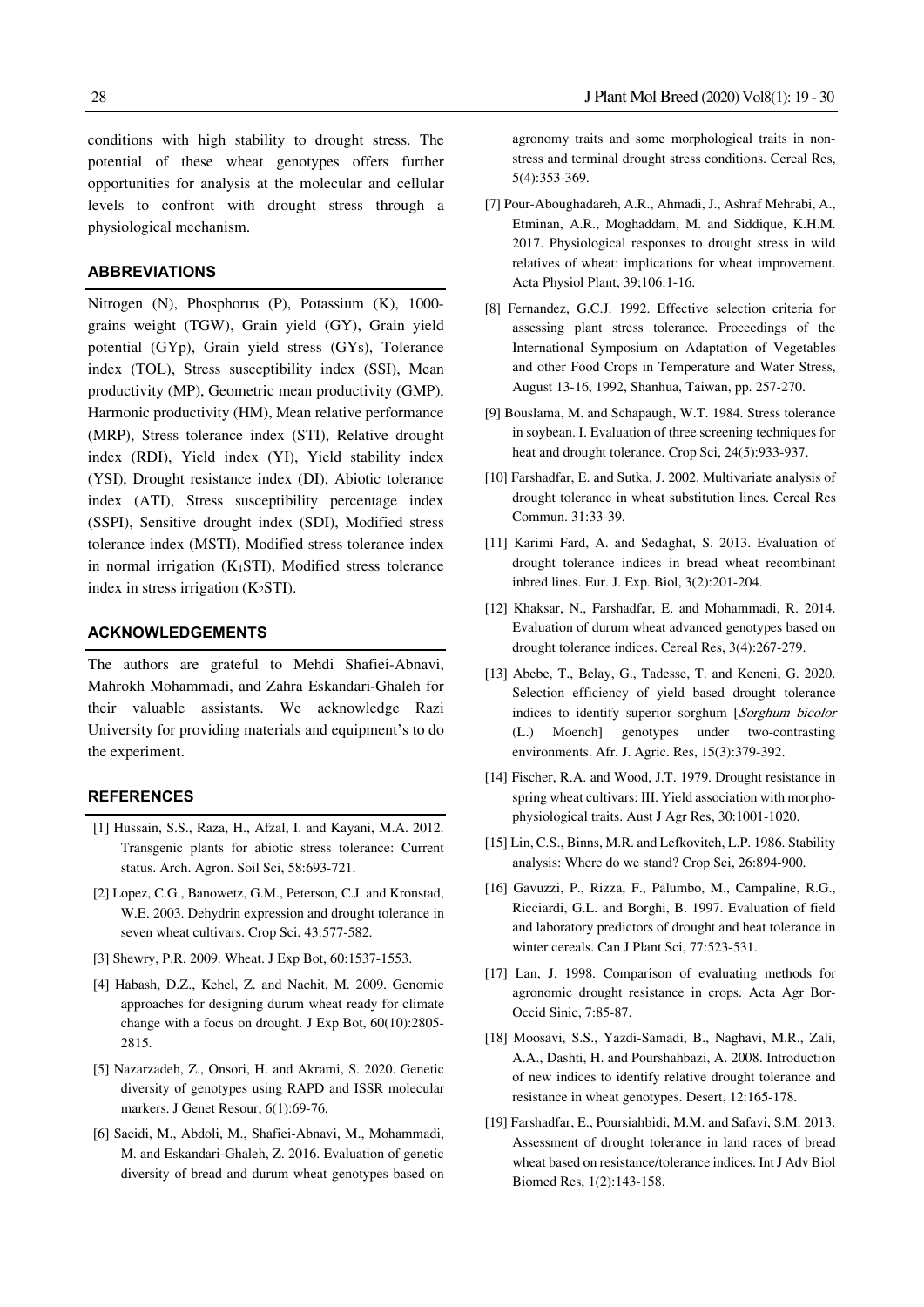- [20] SAS Institute. 2011. Base SAS 9.1 procedures guide. SAS Institute Inc, Cary.
- [21] SPSS. 2007. SPSS 16.0 for Windows, 16th (edn). New York, USA.
- [22] Wang, W., Vinocur, B. and Altman, A. 2003. Plant responses to drought, salinity and extreme temperatures: towards genetic engineering for stress tolerance. Planta, 218(1):1-14.
- [23] Akura, M., Partigo, F. and Kaya, Y. 2011. Evaluating of drought stress tolerance based on selection indices in Turkish bread wheat landraces. J. Anim. Plant. Sci, 21(4):700-709.
- [24] Ardalani, Sh., Saeidi, M., Jalali-Honarmand, S., Ghobadi, M.E. and Abdoli, M. 2015. Evaluation of grain yield and its relationship with remobilization of dry matter in bread wheat cultivars under water deficit stress at the post anthesis. Iranian J. Dryland Agric, 3(2):173-196.
- [25] Pandey, V. and Shukla, A. 2015. Acclimation and tolerance strategies of rice under drought stress. Rice Sci, 22(4):147-161.
- [26] Amiri, R., Bahraminejad, S., Sasani, Sh. and Ghobadi, M. 2014. Genetic evaluation of 80 irrigated bread wheat genotypes for drought tolerance indices. Bulg. J. Agric. Sci, 20:101-111.
- [27] Saeidi, M., Moradi, F. and Abdoli, M. 2017. Impact of drought stress on yield, photosynthesis rate, and sugar alcohols contents in wheat after anthesis in semiarid region of Iran. Arid Land Res Manag, 31(2):204-218.
- [28] Abdoli, M., Saeidi, M., Jalali-Honarmand, S., Mansourifar, S. and Ghobad, M.E. 2016. Effects of photosynthetic source limitation and post-anthesis water deficiency on grain filling rate, photosynthesis and gas exchange in bread wheat cultivars. Environ Stresses Crop Sci, 8(2):131-147.
- [29] Saeidi, M. and Abdoli, M. 2015. Effect of drought stress during grain filling on yield and its components, gas exchange variables, and some physiological traits of wheat cultivars. J. Agr. Sci. Tech, 17(4):885-898.
- [30] Rajaram, S. 2001. Prospects and promise of wheat breeding in the 21st century. Euphytica, 119:3-15.
- [31] Zare, M. 2012. Evaluation of drought tolerance indices for the selection of Iranian barley (Hordeum vulgare) cultivars. Afr. J. Biotechnol, 11(93):15975-15981.
- [32] Abdoli, M. and Saeidi, M. 2012. Using different indices for selection of resistant wheat cultivars to post anthesis water deficit in the west of Iran. Ann. Biol. Res, 3(3):1322-1333.
- [33] Esmaeilpour, A., Van Labeke, M.C., Samson, R., Ghaffaripour, S. and Van Damme, P. 2015. Comparison of biomass production-based drought tolerance indices of pistachio (Pistacia vera L.) seedlings in drought stress conditions. Int. J. Agron. Agric. Res, 7(2):36-44.
- [34] Tabkhkar, N., Rabiei, B., Samizadeh Lahiji, H. and Hosseini Chaleshtori, M. 2018. Assessment of rice genotypes response to drought stress at the early reproductive stage using stress tolerance indices. J. Crop Prod. Proc, 7(4):83-106.
- [35] Khan, I.M. and Dhurve, O.P. 2016. Drought response indices for identification of drought tolerant genotypes in rainfed upland rice (Oryza sativa L.). Int J Sci Environ Technol, 5(1):73-83.
- [36] Mohammadi, R., Armion, M., Kahrizi, D. and Amri, A. 2010. Efficiency of screening techniques for evaluating durum wheat genotypes under mild drought conditions. Int. J. Plant Prod, 4(1):11-24.
- [37] Khalili, M., Naghavi, M.R., Pour-Aboughadareh, A.R. and Talebzadeh, S.J. 2012. Evaluating of drought stress tolerance based on selection indices in spring canola cultivars (Brassica napus L.). J. Agric. Sci, 4(11):78-85.
- [38] Akta, H. 2016. Drought tolerance indices of selected landraces and bread wheat (*Triticum aestivum L.*) genotypes derived from synthetic wheats. Appl. Ecol. Environ. Res, 14(4):177-189.
- [39] Souri, J., Dehghani, H. and Sabbaghzadeh, S.H. 2005. Study of chickpea genotypes under water stress. Iranian J. Agric. Sci, 36:1517-1527.
- [40] Bahrami, F., Arzani, A. and Karimi, V. 2014. Evaluation of yield-based drought tolerance indices for screening safflower genotypes. Agron J, 106(4):1219-1224.
- [41] Sory, S., Gaoussou, D.A., Mory, C.M., Niaba, T., Gracen, V. and Eric, D. 2017. Genetic analysis of various traits of hybrids sorghum (Sorghum bicolor (L) Moench), correlated with drought tolerance. J. Plant Biol Soil Health, 4(1):1-9.
- [42] Saeidi, M., Abdoli, M., Azhand, M. and Khas-Amiri, M. 2013. Evaluation of drought resistance of barley (Hordeum vulgare L.) cultivars using agronomic characteristics and drought tolerance indices. Albanian J. Agric. Sci, 12(4):545-554.
- [43] Khalili, M. and Pour-Aboughadareh, A. 2016. Parametric and non-parametric measures for evaluating yield stability and adaptability in barley doubled haploid lines. J. Agr. Sci. Tech, 18:789-803.